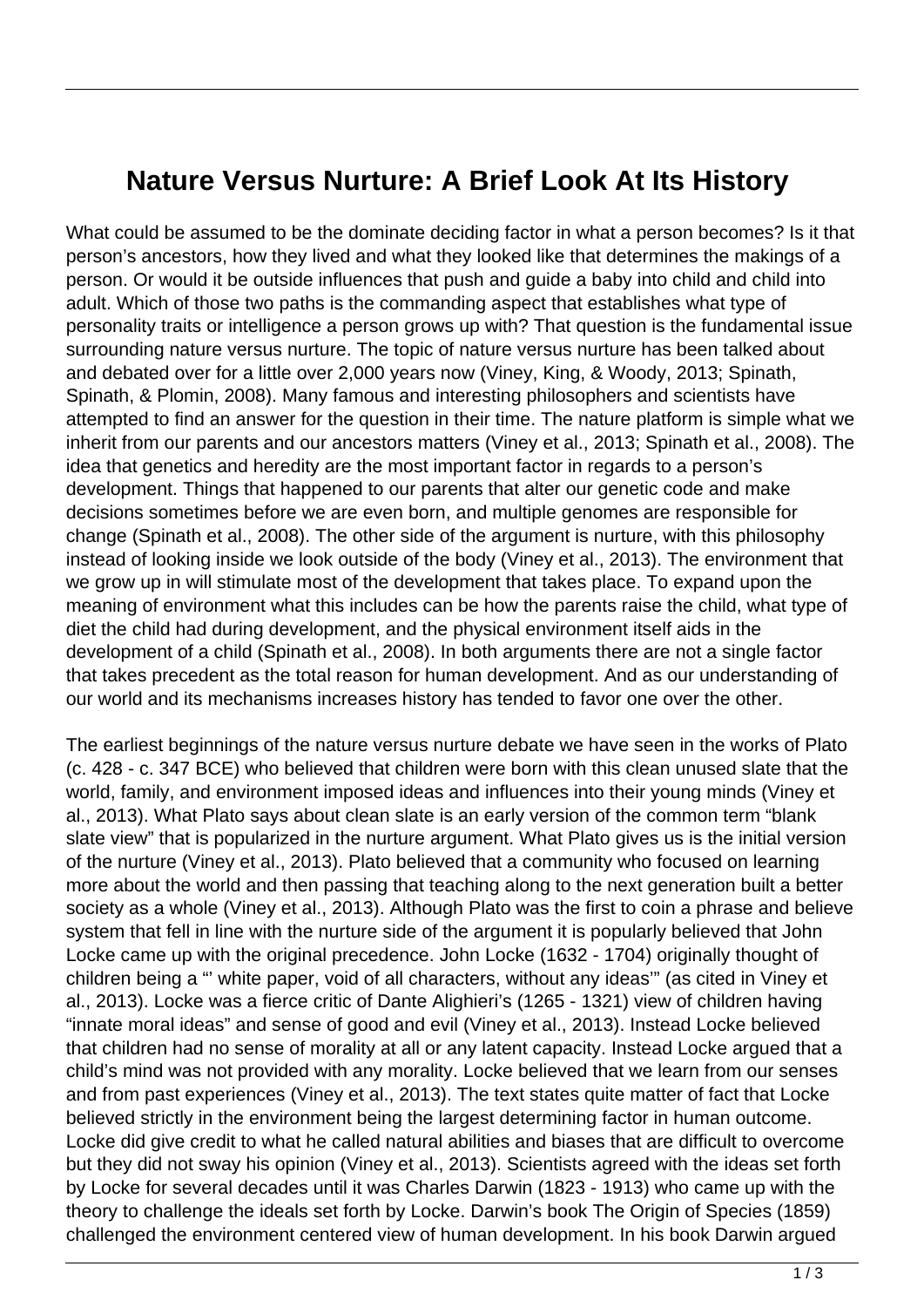that species change as a result from their environment, but the changes that take place are slow and occur over generations of individuals (Viney et al., 2013). The basic blueprint that Darwin argued was that the environment changes in some aspect, and a species slowly adapts to that change in order to better survive the environment. His proof for this argument was several different birds who different species and were unique to each island he had visited in the Galapagos but were still part of the same genus of animals (Viney et al., 2013). Darwin's ideas directly contradict what Locke had established and argued a century before that heredity matters. Darwin's observations about the world showed that traits and characteristics can be and will be passed down onto later generations (Viney et al., 2013; Spinath et al., 2008). The scientific community greatly received Darwin's theory about evolution. This became the standard ideology towards human development. Darwin's work favored the nature side of the argument which became a reflection of the time. Contrasting o his time period Thomas Howells argued that our development is a mix between hereditary and learned behavior (Howells, 1945). Howells talks about parenting and instincts in this regard but his point is valid; parenting is something that you learn and is not a behavior that comes instinctual. Howells does give credit though towards heredity in that for us humans learning a behavior comes much easier to us than other species (Howells, 1945). But Howells' main idea in his article is that our development is a mixture of environment and hereditary.

More modern theories about the nature versus nurture argument did not develop until scientists had discovered Deoxyribonucleic acid (DNA) and began to have a greater understanding of its influence on human development. Not long after Darwin's book The Origin of Species was published that a scientist by the name of Friedrich Miesche (1844 - 1895) discovered the first hints of a nucleic acid in pus (Dahm 2008). A little later on Phoebus Levene (1869 - 1940) identified and cataloged the basic building blocks of DNA and Ribonucleic acid (RNA) in his studies (Levene 1919). It was due to the contributions of Miesche and Levene that later scientists were able to determine that DNA was the cause of hereditary changes. While this was going on Sir Francis Galton (1822 - 1911) introduced a way of studying human behavior that revolutionized psychology, the Twin Studies. In his studies Galton used twins to study and identify the role of genetics and environment between two twins (Viney et al., 2013; Rende, Plomin, Vandenberg, 1990). The twin studies allow scientists to test the theory of environmental influence on development because many twins carry the same DNA pattern in their bodies. This tells us that any differences in abilities of the twins may come from an outside source. However the difference and influence of genetics on twins was not fully realized until Edward Thorndike (1874 - 1949) conducted his testing on twins, using psychological tests available at the time (Viney et al., 2013). The text makes note that Thorndike did believe that "genetic principles far outweigh learning and should not be neglected" (Viney et al., 2013). It was because of Thorndike that the gravity of studying twins was seen by the scientific community, however neither Thorndike nor Galton recognized the difference between identical and fraternal twins in their studies (Viney et al., 2013; Rende et al., 1990). It wasn't until Wilhelm Weinberg and his colleagues studied variances in genetic diseases and how often they occur that Weinberg discovered a difference between identical and fraternal twins and the environmental influences that affect them (Crow, 1999). It was because of this discovery that the understanding of how genetics and hereditary changes affects future generations. Because of these discoveries scientists believed that there was a stronger pull towards the nature argument. However with the discovery of epigenetics the nurture argument had gained more significance. The term epigenetics was first coined by Conrad Waddington (1905 - 1975) and it was used to describe the relationship between genetics and the mechanisms that allowed them to come into being (Dupont, Armant, & Brenner, 2009). With the rise in understanding of genetics in the mid 20th